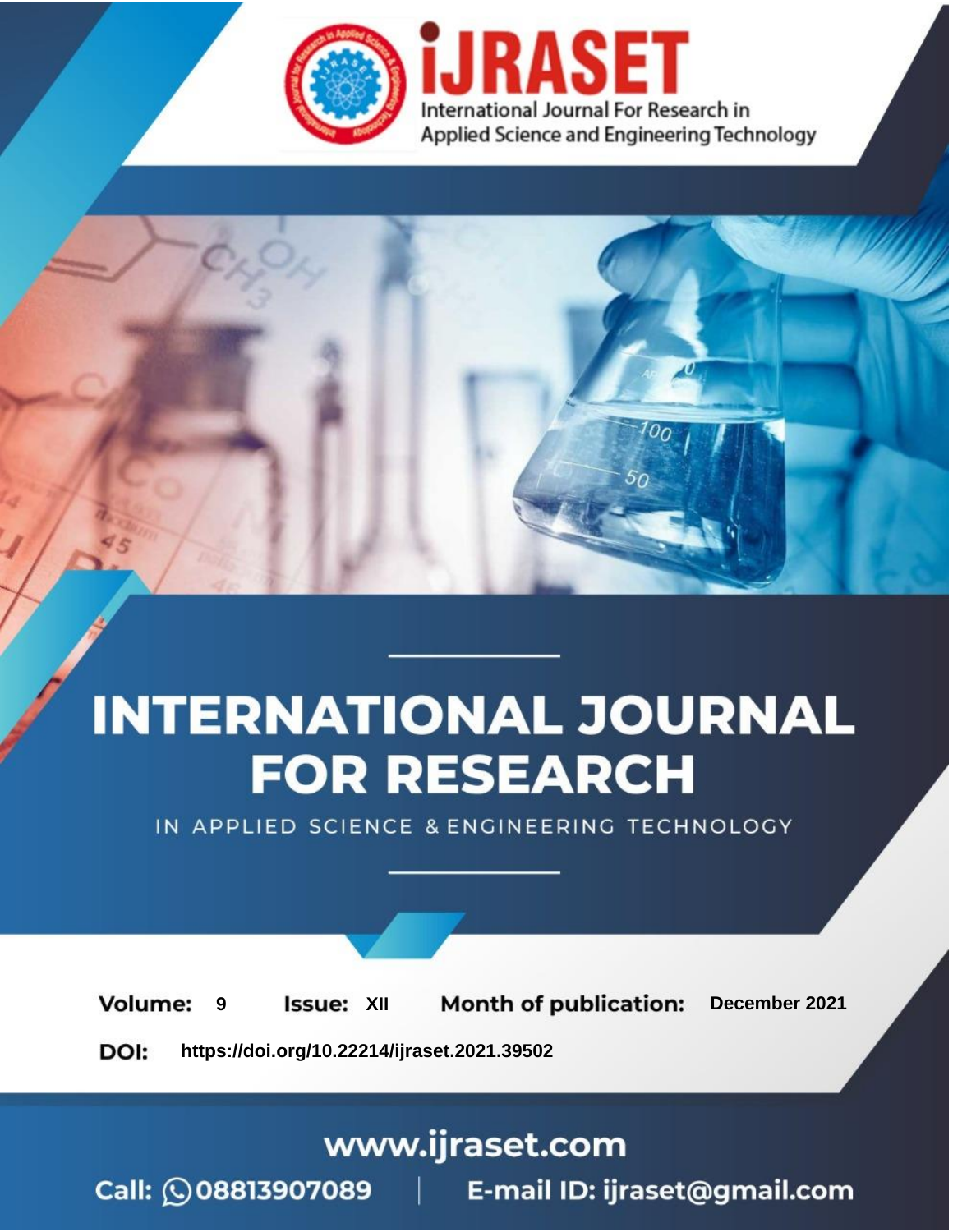

## **Securing Medical Record Using Blockchain**

Asst. Prof. Krupali Rana<sup>1</sup>, Prajapati Chirag<sup>2</sup>, Suraj Verma<sup>3</sup>, Tekeshwar Singh<sup>4</sup>, Sanjay Suthar<sup>5</sup> *1, 2, 3, 4, 5Computer Engineering, Parul Institute of Technology, Vadodara, India*

*Abstract: Patients leave data in random order across different organizations loose simple access to historical data as they lose contact from a developer, as the developer, not the client, often retains first general ship to overcome this problem, they use leveraging block chain technology to create a revolutionary decentralised record management system for emrs to overcome this problem.*

*Keywords: blockchain, medical record, IPFS, EMRS, secure, cryptography*

#### **I. INTRODUCTION**

Block-chain tech aids in the better administration of health sector. A system using block-chain record management is required in successful maintenance & exchange of digital hospital records. it is being developed using a prototype of an emr hospital control system using the consent block-chain tech. This arrangement assures the isolation& confidentiality of medical records, as well as their easy accessibility and availability.

Recently, there has been a need for a technology which uses a block-chain. Which is efficient amd safe? An intelligent health tech schema will assure reliable records, warehouse gently records entrance, moreover privacy, clients may get complete control over their medical data, providing client the preference to view and manage their data. They described an electronic medical records system (emrs) in which they will assure guarded records warehouse and records entrance. & further guarantee isolation including subject's complete command regarding their medical information.

#### **II. BACKGROUND INFORMATION**

- *A.* Block-chain is a one to one dispended data tech which was been adopted by finance since inception.
- *B.* Block chain is a data-storage technology that makes it difficult to attack or manipulate the system
- *C.* A block-chain distributed warehouse is dominated from high count computers and is importantly an info warehouse which deals with double data throughout the digital computer when deal is cracked on bloc-chain the deal is saved in the warehouse.
- *D.* Block-chain portraits distributive data warehouse tech that deals & captures using crypto pictures sig known as a hash
- *E.* Work can't be deleted with block chain. Straight computation with hash number a single block is not constant, chain will be warned of work deletion or tampering. The work or transaction settlement cannot be reversed with block chain
- *F.* When a patient visits many hospitals, he must keep track of all of his data and keep up with updates, which might lead to situations when critical information is unavailable
- *G.* Due to data inaccessibility, subject takes many tests to assess findings .it often happens when data is kept in diff hospital
- *H.* Healthcare data is sensitive, and managing it is difficult, isolation is not taken seriously in lab practice that gives subject the efficiency to know the policies

#### **III.EASE OF USE**

System has two main modules.

#### *A. Doctor*

- *1)* Upload a medical document about a certain patient to block chain
- *2)* View a certain patients uploaded document

#### *B. Patient*

- *1)* Upload a document to the block chain document is added as a node in ipfs which returns a hash the hash is then stored on the block chain
- *2)* View the uploaded documents
- *3)* Analyze the uploaded documents the text from the document is extracted and renamed entity recognition is performed on the text using biomedical named entity recognition and multi-type normalization
- *4)* Analyze their reports to find keywords related to drugs or diseases
- *5)* Add a trusted doctor to view their medical documents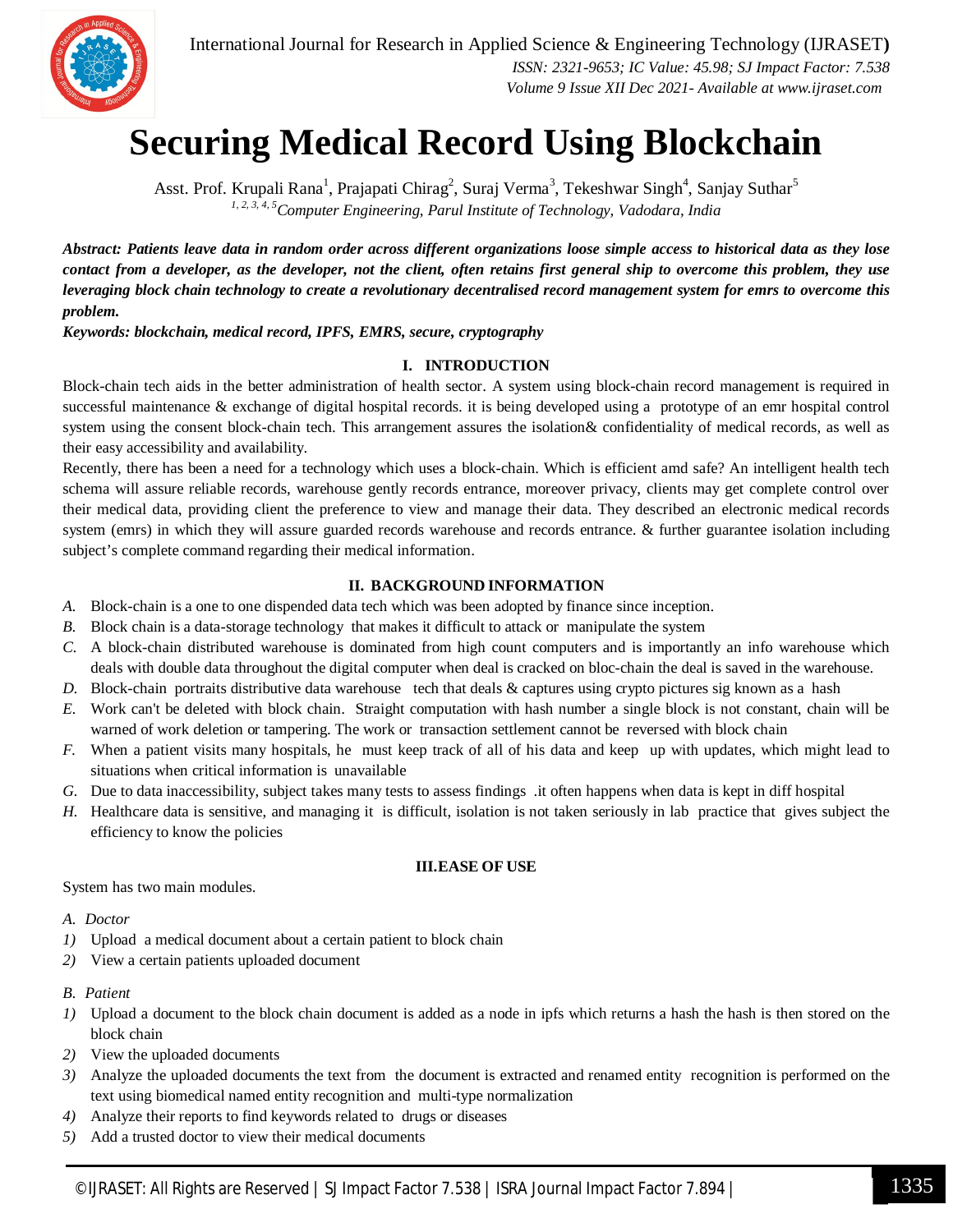

International Journal for Research in Applied Science & Engineering Technology (IJRASET**)**

 *ISSN: 2321-9653; IC Value: 45.98; SJ Impact Factor: 7.538 Volume 9 Issue XII Dec 2021- Available at www.ijraset.com*

#### **IV.OBJECTIVES OF STUDY**

The block data shows the info possession and viewership guarantees dealt by fragments of a single one-to-one network.

A smart contract, made possible by block-chain technology, allows us to duplicate and follow specific situations varies as turning viewership events or planning a new report in the practice.

Hospitalized subjects-provider bonds the link with therapeutic studies for data retrieval instructions and viewing rights, which are effectively data pointers for external database execution.

#### **V. NOVELTY/PROBLEM JUSTIFICATION**

- *A.* Universal Access
- *B.* Up-to-date records in real time
- *C.* Different Roles and Different dashboard for doctor and patients
- *D.* Better Security
- *E.* Automation through the use of Smart Contracts
- *F.* Healthcare organizations no longer need to store a significant number of records in their database

#### **VI.METHODOLOGY**

The block chain is a hash of the record that is encrypted that ensures data integrity by preventing tampering.

Patients can agree to their information being shared with other physicians, and clinicians can give a fresh info to subjects file. This keeps subjects informative & involved with development of the files.

Handle identity confirmation using public-key cryptography and a DNS-like implementation that maps a person's ethereum address to an already existent.

#### **VII. RELATED WORKS**

The potential for healthcare data management systems built on top of block chain technology has lately been highlighted.

Yue and colleagues declairsto use block-chain in the development of a primary system. The structure of a primary data gateway petition for smooth and stable control and distribution of therapeutic data between various companies that may reach subjects data as described, however, the method has yet to be deployed or tested. Several writers have examined the possibility of employing block-chain in the health sector in recent years.

Block-chain tech has the capability to add some of the issues with current electronic medical record solutions, as well as add value to the approach method, indirect passage to patients' therapeutic records, & data security.

Different block chain-based tools a therapeutic record supervision system, Asaph Azaril et al have used the block-chain-platform. This mode uses the pow method for consent, which demands plenty of sources for mining, making it a very costly option.

Sofia et al have introduced a block-chain build and smart evidence electronic health record access and sharing method.

TengfeiXue et al suggested a therapeutic information distribution model based on block chain tech & detailed this concept also various elements of the scheme, although this scheme has certain practical issues.

Khezr et al. identified several concerns with the health sector administration method & whereby block chain technology can help to fix them. They discussed popular analysis on shared ledger tech in healthcare, as well as several potential medical use instances where block-chain tech might work a key part in streamlining the process. They also suggested the use of some delivery mechanism

#### **VIII. CONCLUSIONS**

Each application of block-chain tech in the health sector remains calm in its initial planes, and there are significant hurdles and crucial decisions to be made in the future.

Blockchain technology promises that it will allow for efficient information sharing among stakeholders while also preserving data integrity and patient privacy.

The privacy of a patient is protected by allowing him to set nice grained entrance command above his information via agreements. Agreements are imposed by chain code thought,  $\&$  as a result, no user can violate them.

#### **REFERENCES**

- [1] Hyperledger White paper [Internet] Hyperledger Project. [cited 9 March 2017]. Available: https://github.com/hyperledger/
- [2] Azaria, A., et al. MedRec: Using Blockchain for Medical Data Access and Permission Management. in 2016 2nd International Conference on Open and Big Data (OBD). 2016.
- [3] Li, H., et al., Blockchain-Based Data Preservation System for Medical Data %J J. Med. Syst. 2018. 42(8): p. 1-13.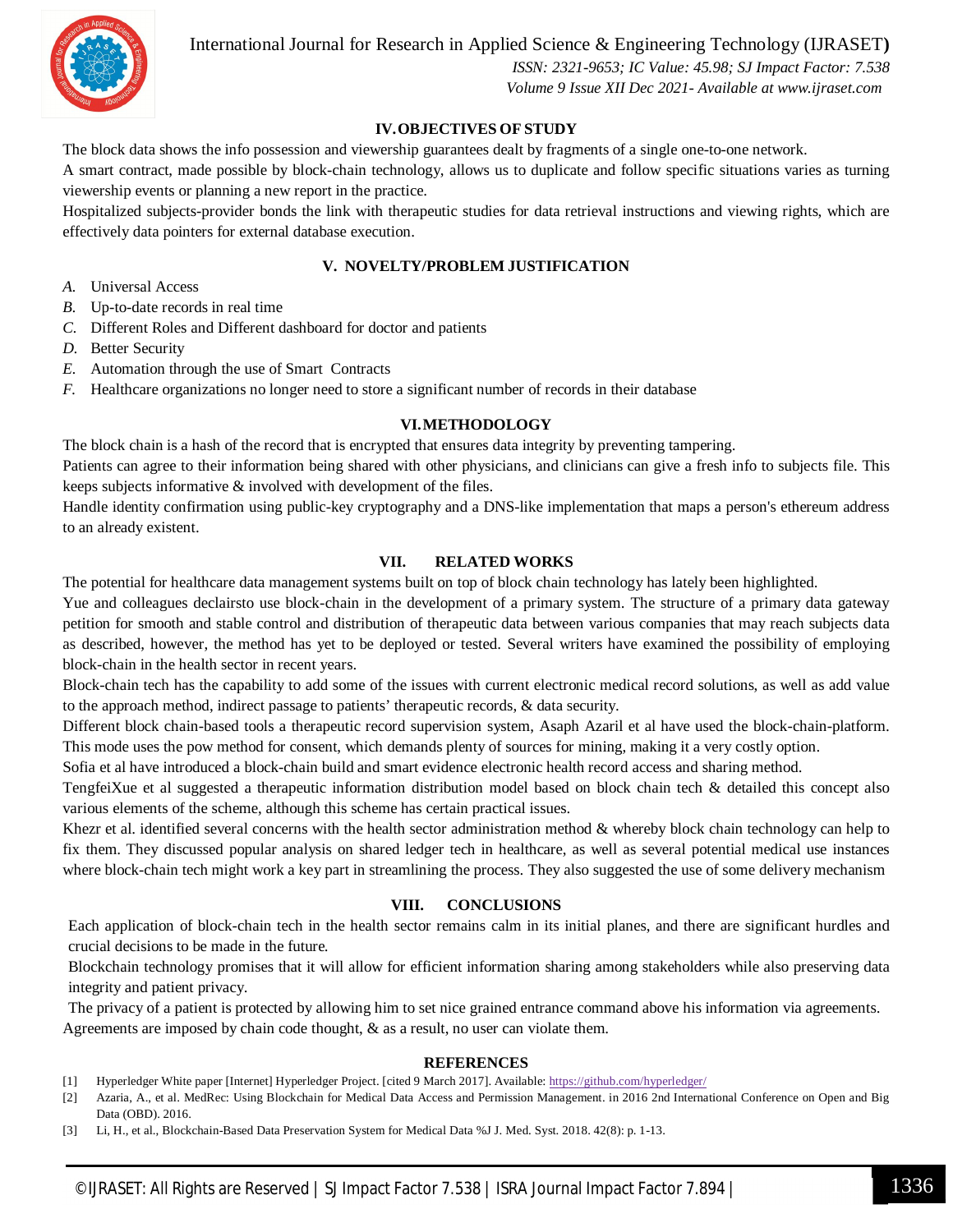

#### International Journal for Research in Applied Science & Engineering Technology (IJRASET**)**

 *ISSN: 2321-9653; IC Value: 45.98; SJ Impact Factor: 7.538*

 *Volume 9 Issue XII Dec 2021- Available at www.ijraset.com*

- [4] Alexaki, S., et al. Blockchain-based Electronic Patient Records for Regulated Circular Healthcare Jurisdictions. in 2018 IEEE 23rd International Workshop on Computer Aided Modeling and Design of Communication Links and Networks (CAMAD). 2018.
- [5] T. F. Xue, F.U.Q., C. Wang, and X. Y. Wang,. A Medical Data Sharing Model via Blockchain. inActaAutomaticaSinica. 2017.
- [6] Khezr, S.; Moniruzzaman, M.; Yassine, A.; Benlamri, R. Blockchain technology in healthcare: A comprehensive review and directions for future research. Appl. Sci.2019, 9, 1736
- [7] Kumar, T.; Ramani, V.; Ahmad, I.; Braeken, A.; Harjula, E.; Ylianttila, M. Blockchain Utilization in Healthcare: Key Requirements and Challenges. In Proceedings of the 2018 IEEE 20th International Conference on e-Health Networking, Applications and Services (Healthcom), Ostrava, Czech Republic, 17– 20 September 2018
- [8] Daisuke, I.; Kashiyama, M.; Ueno, T. Tamper-resistant mobile health using blockchain technology. JMIR MhealthUhealth 2017